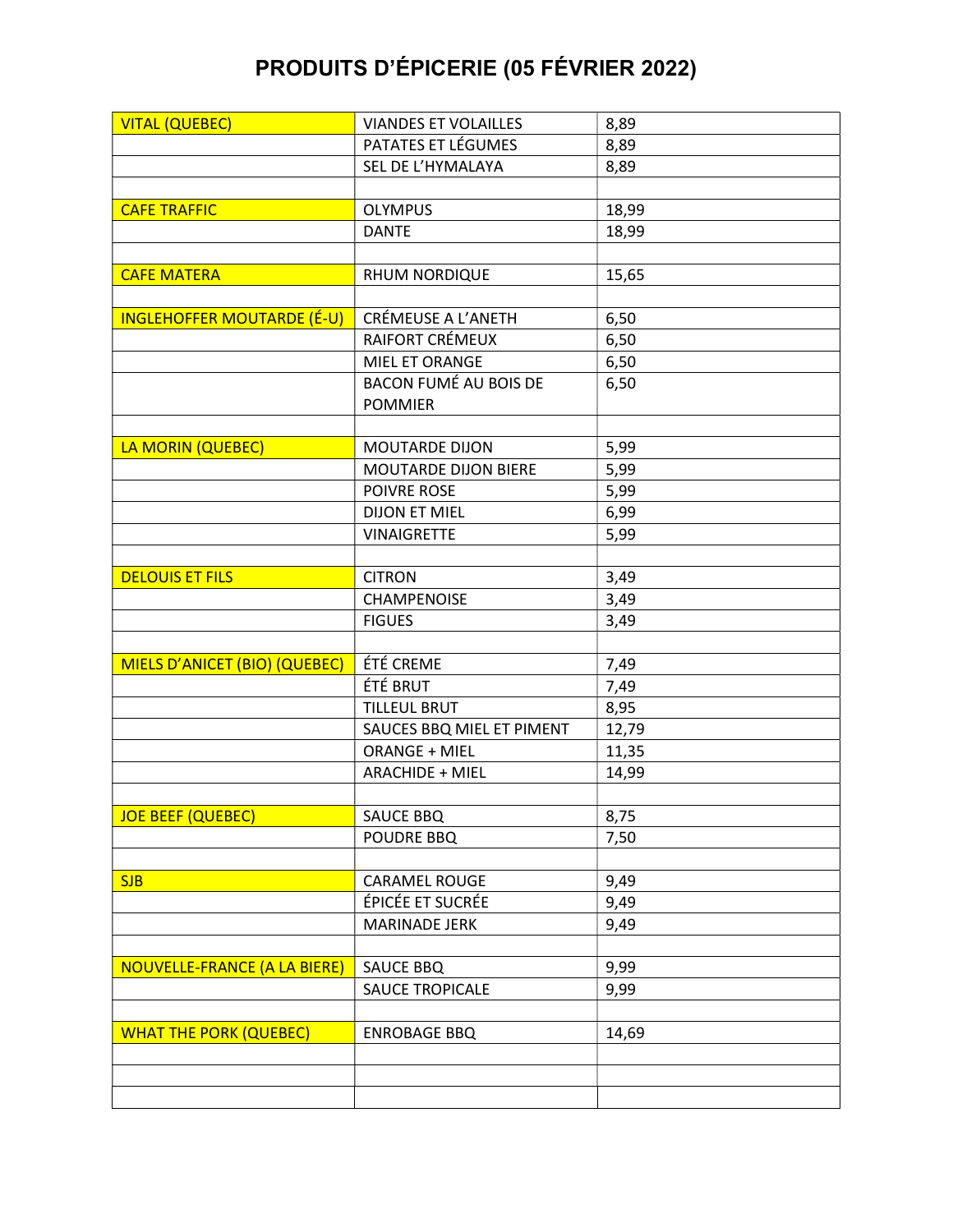|                                                                 | MAQUEREAU                                                              | 5,50                                 |       |
|-----------------------------------------------------------------|------------------------------------------------------------------------|--------------------------------------|-------|
|                                                                 | <b>PAELA</b>                                                           | 16,99                                |       |
|                                                                 |                                                                        |                                      |       |
| <b>CABANE DU PIED DE COCHON</b>                                 | SAUCE BBQ À L'ÉRABLE                                                   | 10,19                                |       |
|                                                                 |                                                                        |                                      |       |
| LE ROI DE LA SAUCE                                              | NO 1 (CAYENNE)                                                         | 9,69                                 |       |
|                                                                 | NO 2 (SCORPION)                                                        | 9,69                                 |       |
|                                                                 |                                                                        |                                      |       |
| LA PIMENTERIE (QUEBEC)                                          | <b>SAUCE UMAMI</b>                                                     | 9,49                                 |       |
|                                                                 | SAUCE LE JERK                                                          | 9,49                                 |       |
|                                                                 |                                                                        |                                      |       |
|                                                                 | SAUCE PIQUANTE :                                                       |                                      |       |
|                                                                 |                                                                        | COLONEL                              | 10,79 |
|                                                                 |                                                                        | <b>COLD TURKEY</b>                   | 10,79 |
|                                                                 |                                                                        | <b>FUMISTERIE</b>                    | 10,79 |
|                                                                 |                                                                        | <b>CALYPSO</b>                       | 10,79 |
|                                                                 |                                                                        | <b>NEWTON</b>                        | 10,79 |
|                                                                 |                                                                        | <b>FORMICA FORTIS</b>                |       |
|                                                                 |                                                                        |                                      |       |
| <b>SMOKE SHOW (QUEBEC)</b>                                      | <b>AIOLI</b>                                                           | 10,99                                |       |
|                                                                 | <b>JALAPENO</b>                                                        | 10,99                                |       |
|                                                                 |                                                                        |                                      |       |
| <b>WILFRED (QUEBEC)</b>                                         | SRIRACHA                                                               | 7,59                                 |       |
|                                                                 |                                                                        |                                      |       |
| <b>COMPLIMENTS DE BELLE-</b>                                    | <b>CORNICHONS À L'ANETH</b>                                            | 7,49                                 |       |
| <b>MAMAN (QUEBEC)</b>                                           |                                                                        |                                      |       |
|                                                                 | <b>CORNICHONS SUCRÉS</b>                                               | 7,49                                 |       |
|                                                                 | KETCHUP AUX FRUITS 250ML                                               | 6,89                                 |       |
|                                                                 | KETCHUP AUX FRUITS 500ML                                               | 12,99                                |       |
|                                                                 | <b>HARICOTS ÉPICÉS</b>                                                 | 7,79                                 |       |
|                                                                 | <b>KETCHUP DE ZUCCHINIS</b>                                            | 7,29                                 |       |
|                                                                 | BETTEREAVES MARINÉES<br><b>HERBES SALÉES</b>                           | 7,49                                 |       |
|                                                                 |                                                                        | 8,39                                 |       |
| <b>BOITE A BONBONS</b>                                          | MÉLANGE DOUX                                                           | 3,49                                 |       |
|                                                                 | <b>MELANGE SURE</b>                                                    |                                      |       |
|                                                                 |                                                                        |                                      |       |
|                                                                 |                                                                        |                                      |       |
|                                                                 |                                                                        |                                      |       |
|                                                                 |                                                                        |                                      |       |
|                                                                 |                                                                        |                                      |       |
|                                                                 |                                                                        |                                      |       |
|                                                                 |                                                                        |                                      |       |
|                                                                 | <b>MANGUES</b>                                                         | 7,99                                 |       |
|                                                                 |                                                                        |                                      |       |
| <b>NACHOS MAYA (QUEBEC)</b><br><b>SALSA MTL GRINGO (QUEBEC)</b> | <b>NATURE</b><br><b>FÈVES NOIRES</b><br><b>DOUCE</b><br><b>MOYENNE</b> | 3,49<br>3,95<br>3,95<br>6,99<br>6,99 |       |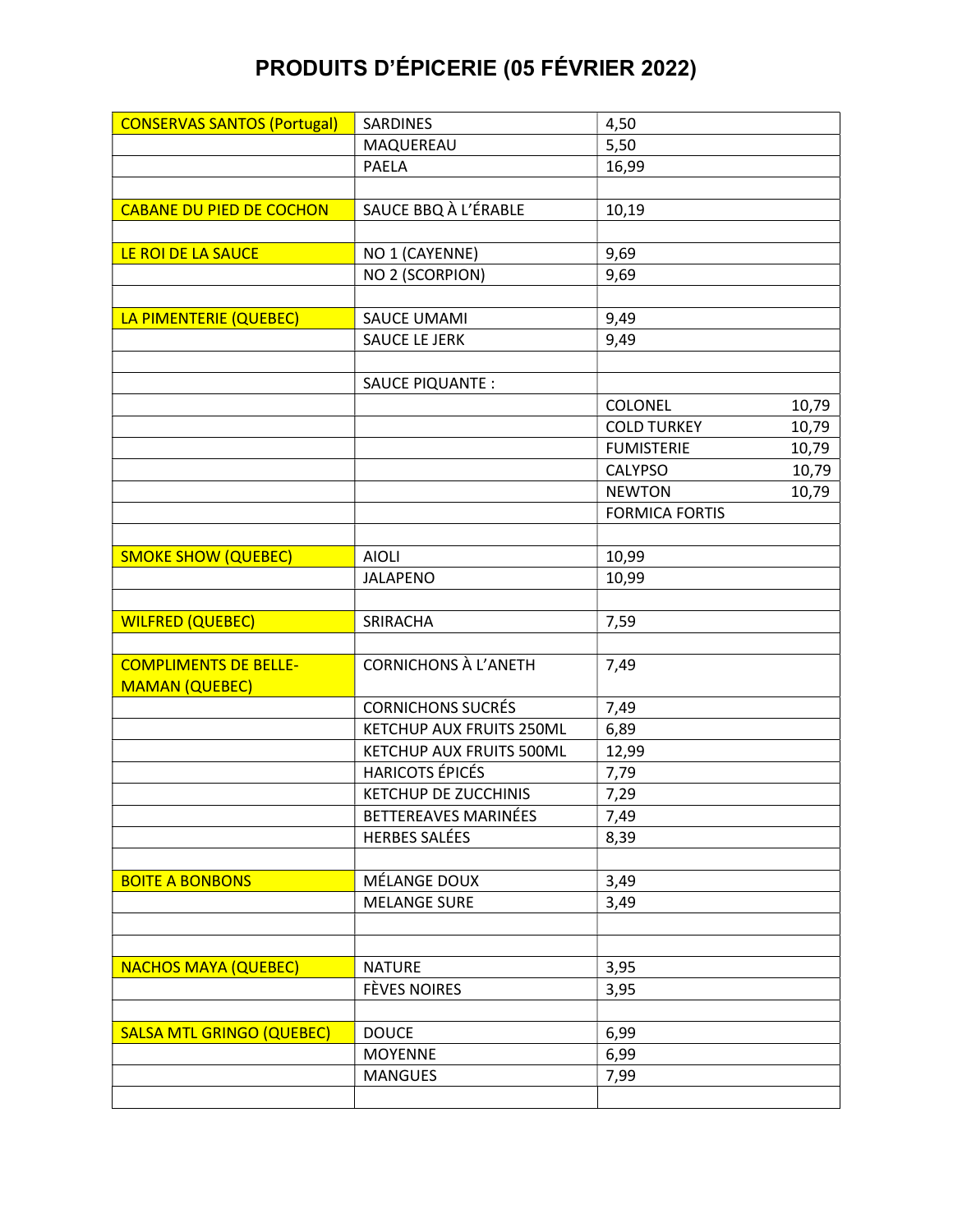| <b>CROUSTILLES COVERED BRIDGE</b> | SEL ET VINAIGRE (170G)      | 3,79     |
|-----------------------------------|-----------------------------|----------|
|                                   | JALAPENO (170G)             | 3,79     |
|                                   | SEL DE MER (60G)            | 2,49     |
|                                   | CRÈME SÛR ET ONIONS (60G)   | 2,49     |
|                                   |                             |          |
| <b>SIROP COQ'TAILS (QUEBEC)</b>   | <b>CERISES SURES</b>        | 13,85    |
|                                   |                             |          |
|                                   |                             |          |
| <b>SIROP PANACHE (QUEBEC)</b>     | <b>TONIC</b>                | 23,95    |
|                                   | <b>SURE (AGRUMES)</b>       | 23,95    |
|                                   |                             |          |
| % OZ SIROP (QUEBEC)               | <b>COLA</b>                 | 23,79    |
|                                   |                             |          |
| <b>KWE SIROP (QUEBEC)</b>         | <b>GRIOTTES</b>             |          |
|                                   | <b>BLEUET LAVANDE</b>       | 21,99    |
|                                   |                             | 21,99    |
|                                   |                             |          |
| LES CHARLATANTS (QUEBEC)          | <b>SIROP SUREAU</b>         | 12,85    |
|                                   | <b>SIROP LIME ET POIVRE</b> | 12,85    |
|                                   |                             |          |
|                                   |                             |          |
| <b>SAUCISSONS WJW (QUEBEC)</b>    | <b>FROMAGE JARLSBERG</b>    | 5,00     |
|                                   | JALAPENO FUMÉ               | 5,00     |
|                                   | <b>NOISETTE</b>             | 5,00     |
|                                   | <b>BIÈRE BLANCHE</b>        | 5,00     |
|                                   |                             |          |
|                                   |                             |          |
| <b>DERF JERKY (QUEBEC)</b>        | <b>COLA POIVRE(BŒUF)</b>    | 7,00     |
|                                   | FUMÉ FRAMBOISE (BŒUF)       | 7,00     |
|                                   | MIEL ET DIJON (BŒUF)        | 7,00     |
|                                   | <b>COCO CUMIN (BŒUF)</b>    | 7,00     |
|                                   | <b>BLOODY CEASAR (PORC)</b> | 7,00     |
|                                   | TAO (POULET)                | 7,00     |
|                                   | <b>BUFFALO (POULET)</b>     | 7,00     |
|                                   | <b>DERFERETTE ORIGINAL</b>  | 5,99     |
|                                   | <b>DERFERETTE CHORIZO-</b>  | 5,99     |
|                                   | PARMESAN                    |          |
|                                   |                             |          |
|                                   |                             |          |
| <b>SAUCISSON FERME DES 4</b>      | SAVEURS VARIÉES             | 76,99/KG |
| <b>TEMPS (QUEBEC + BIO)</b>       |                             |          |
|                                   |                             |          |
| <b>CANARD GOULU</b>               | CASSOULET AU CANARD         | 28,89    |
|                                   |                             |          |
| <b>NAUFRAGEUR</b>                 | <b>SAUCE POUR PIZZA</b>     | 7,59     |